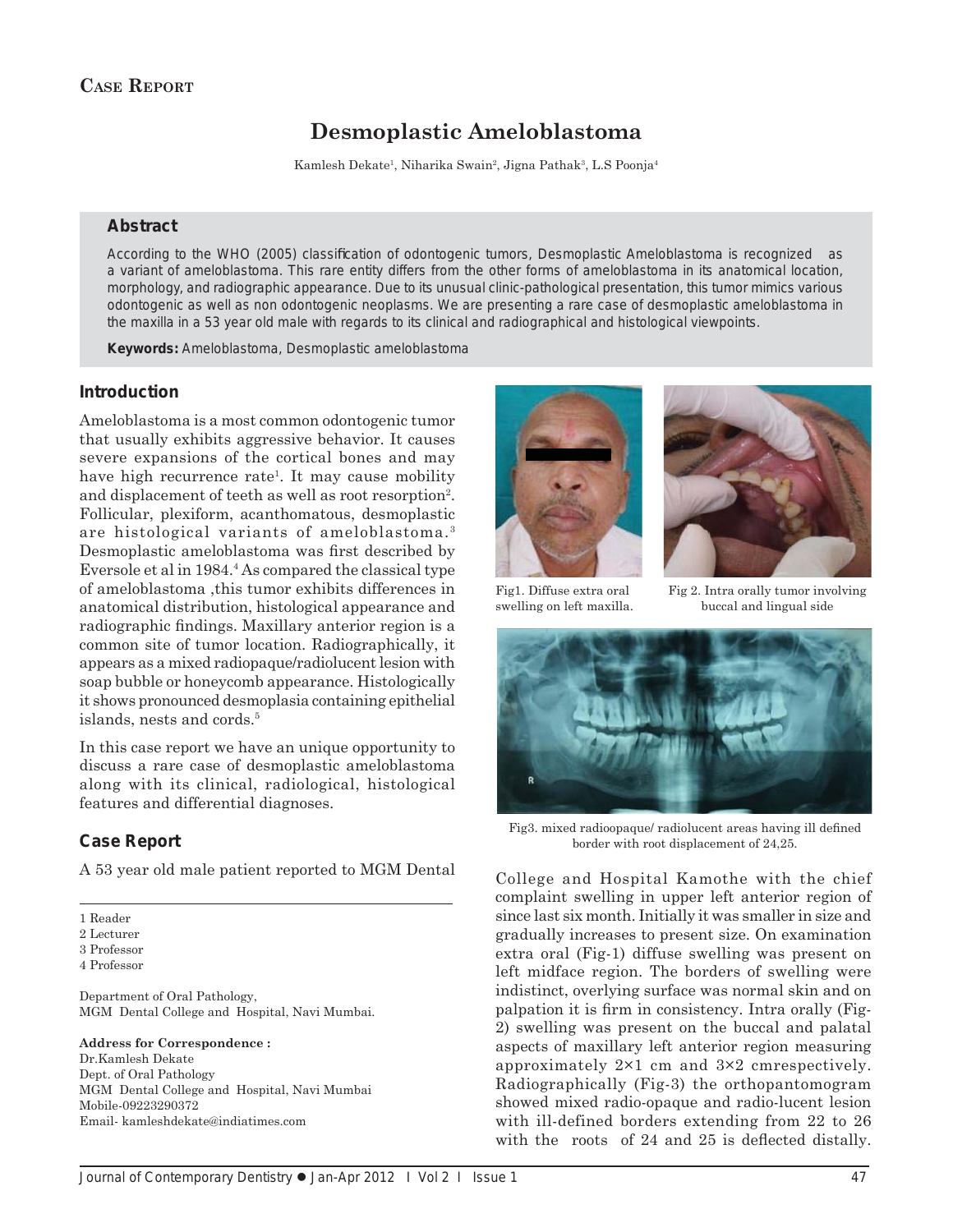

Fig4. Kite shape arrangement of island with cyst formation.



Fig5. Solid form of island with individual cell keratinization.

Histologically (fig 4,5) H & E stained soft tissue section showed presence of irregular epithelial odontogenic islands scattered within densely fibrous connective tissue. The epithelial island showed flattened cells to columnar cells with reversed polarity at the periphery. The center of islands showed hypercellularity with squamous differentiation. Some follicles showed thin cell lining with cystic degeneration in center.

# **Discussion**

Ameloblastoma is a rare odontogenic tumor accounting for around 1% of all the cysts and tumors in the jaws.<sup>6</sup> The desmoplastic ameloblastoma is an unusual variant of ameloblastoma, which has a low occurrence rate and is characterized by marked stromal desmoplasia. These tumours were most commonly found in 3<sup>rd</sup> to  $5<sup>th</sup>$  decade of life with a high predominance among males and relative higher frequency of occurrence in Asians.7 The striking difference in the anatomic location i.e. occurrence in the anterior-premolar region of maxilla/mandible, unusual radiologic presentation of mixed radiolucency-radiopacities with ill-defined borders and distinctive histopathology of extensive stromal desmoplasia with scattered odontogenic epithelium makes it a distinct clinicopathologic entity.

The radiographic appearance of Desmoplastic Ameloblastoma is usually indicated by a mixed radiolucent/radiopaque lesion having diffuse borders similar to a fibro-osseous lesion or malignant tumor. 8,9 Radiographic appearance may be attributed to the infiltrative growth pattern of tumour cells into surrounding marrow spaces and simultaneous vigorous osteoblastic activity.10

Histopathologically, desmoplastic ameloblastoma are nonencapsulated tumours with extensive collagenous stroma or desmoplasia containing small islands and nests of ameloblast cells. They have little tendency to mimic ameloblasts and the typical palisading pattern may be absent.<sup>11,12,13</sup> The follicles tend to be morphologically irregular or compressed.<sup>14</sup> Desmoplastic ameloblastoma must be histologically differentiated from ameloblastic fibroma, odontogenic fibroma and squamous odontogenic tumour.<sup>15</sup> Waldron and El Mofty<sup>11</sup> described the histological appearance of desmoplastic ameloblastoma as small ovoid islands and narrow cords of odontogenic epithelium widely separated by dense, moderately cellular, fibrous, and connective tissue. Although columnar cells with reverse polarity within the epithelial islands are present, they are not the dominant feature. Spicules of mature lamellar bone trabeculae have been reported in intimate contact with the tumor where invasion has been demonstrated. This histologic finding may indicate the potential for local invasion, and accounts for its distinct radiographic imaging. In our case the tumor showed compressed, follicular ameloblastic islands scattered randomly in a stroma showing extensive desmoplasia and osteoplasia characterized by metaplastic woven bone formation .

Desmoplastic ameloblastoma may have a propensity to recur with a frequency equal to that of other types of ameloblastoma.<sup>16, 17</sup> Recurrence rate of conventional mandibular ameloblastomas treated by curettage ranges from 33.3% to 90%, whereas for those affecting the posterior maxilla it appears to be 100%.18,19 Curettage is an inappropriate treatment for ameloblastomas of the posterior maxilla because recurrence is inevitable and difficult to treat. Such tumours should be excised with an extensive margin of apparently unaffected bone on the first attempt.<sup>19</sup>

Desmoplastic ameloblastoma may exhibit a more aggressive behavior than other types of ameloblastoma. Various facts about this lesion may suggest its aggressiveness:

– A potential to grow to a large size

– The common location in the maxilla that may produce an early invasion to adjacent structures;

– The diffuse radiographic appearance and the histologic finding of bone invasion.